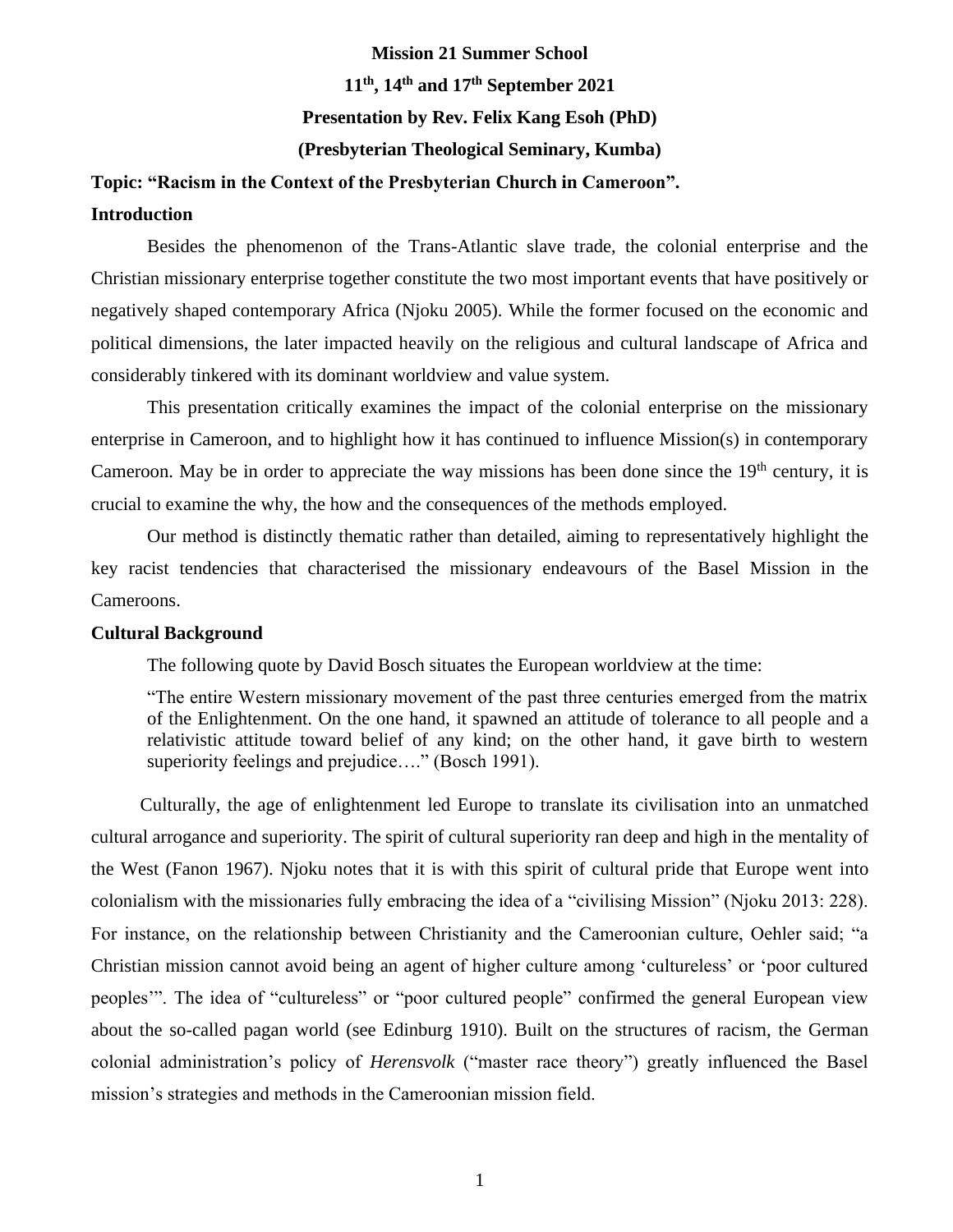### **Missionary motivation**

Based on the cultural background of the West at the time, the Basel Mission came to Cameroon propelled by the following goals as elaborated by Theodor Oehler and D. Johannes Riggenbach (Dah 1983): amongst others, they included,

- To plant evangelical Christianity among the heathens;
- To control the religious and moral life of the people through the introduction of a Christian church order and education;
- To articulate Western civilisation as a blessing from God for the spreading of the gospel, based on the idea of "manifest Destiny".
- To emphasise Western Christianity as the standard for knowledge, social position and economic strength (Oehler & Riggenbach in Dah 1983).

#### **Missionary method**

Amongst the methods employed by the Basel Mission for evangelism including education, health care, infrastructural development, the idea of "villagisation" was the method that overtly extended the ideology of "racism". The creation of "Christian Villages" was a racist idea which enforced the binary categorisations of superiority and inferiority among the natives. Christian villages were an attempt to separate converts from their 'so-called' pagan environments, by the same racist perspective.

While the Missionaries lived in the Mission Stations, those in the "Christian Villages" lived a little distant from them, separated from the village, thereby creating a new configuration of hierarchy and superiority: whites – superior blacks (who eventually became the middle class or elites) – blacks.

Dah advances two reasons why this idea could not work in Cameroon: firstly, other whites challenged the idea which according to them, brought natives in contact with the "superior races" and may facilitate a better and more civilised life for the natives. Secondly, the natives were disinterested in the idea of Christian Villages because they saw it as a re-invention of the "slave Quarters" usually situated at the entrances of the Master Villages during the days of slavery/slave trade. While the New Testament demands a spiritual separation, the missionaries emphasised a physical separation from the pagan environments. The missionaries failed to understand the traditional environment of the people which was based on group identity and solidarity.

#### **Consequences of the missionary method:**

- Raciality took the shape of ethnicity; emphasising ethnic superiority/inferiority whereby some major tribes, attempted to subjugate others with the complicity of the missionaries;

- Ethnic division/ break down in communality due to the spirit of denominationalism;
- The creation of an elite middle class who would become missionary/colonial band-boys;

- Native suspicion of missions as accomplices of the social, economic, cultural, religious and political genocide of the Cameroonian society.

2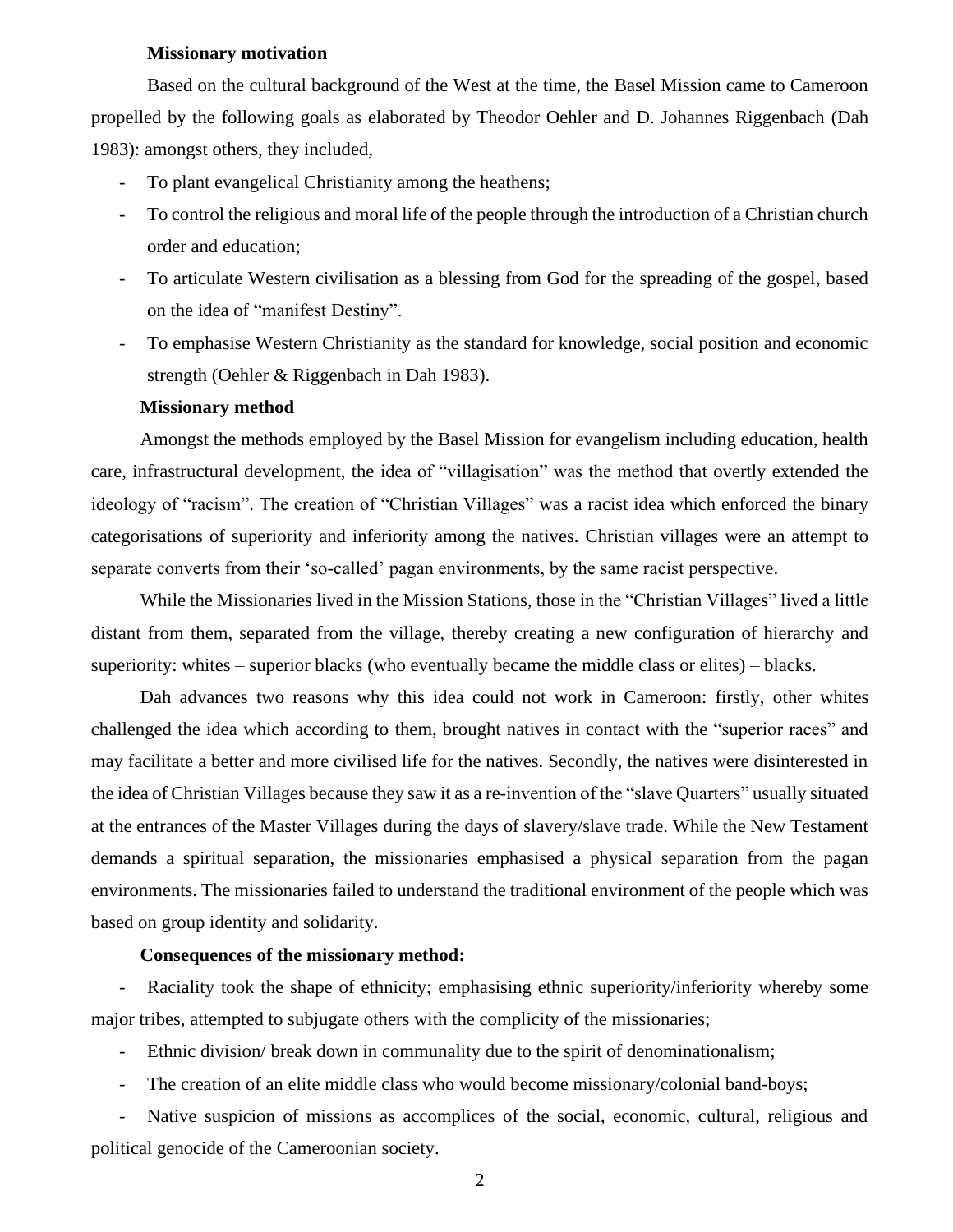- Social and economic inequality in the status and remuneration for local as opposed to foreign expatriates, no matter the qualification of the locals (the case of the PTS was glaring).

- Although gender roles are gradually changing for the better, early missionary perspectives relegated women to home duties.

#### **Conclusion: Mission as reconciliation**

Despite the racist tendencies that characterised missions during the  $18<sup>th</sup>$ ,  $19<sup>th</sup>$  and  $20<sup>th</sup>$  centuries, seen from the perspective of colonialism and "cultural Imperialism" (Porter 1997), the following appraisal can open the direction toward an ecumenical approach to mission:

"The Western missionary enterprise of the late eighteenth to the twentieth century remained; in spite of the valid criticism which may be aimed at it... they brought the gospel as they understood it. For this we owe them respect and gratitude" (Bosch 1991: 244).

Mission as reconciliation therefore suggests a turn towards the modification of individualism through its encounter with other realities in a cross-cultural manner, so that social relatedness can take centre stage over individualism. This introduces the idea of "interdependency", what Bosch calls "the emerging ecumenical paradigm". For Lamin Sanneh, "the worldwide Christian resurgence is proof of religion transcending ethnic, national, and cultural barriers" (Sanneh 2003: 7).

Faced by the challenges of globalisation and its implications for global power shifts which demand a combination of forces, David Bosch suggests that: poverty; wars; ecological crisis and a lot more contemporary issues can be mitigated from various and not a single perspective of mission.

Let me remind us of a statement made during the World Council of Churches' Uppsala Assembly of 1968 which held on the theme: "Behold I make all things new". It stated that:

"All men have become neighbours to one another. Torn by our diversities and tensions, we do not yet know how to live together. But God makes new. Christ wants his church to foreshadow a renewed human community. Therefore, we Christians will manifest our unity in Christ by entering into full fellowship with those of other races, classes, age, religious and political convictions, in the place where we live. Especially we shall seek to overcome racism wherever it appears".

The extent to which we have done missions in relation to this statement 33 years later is among the questions we should answer during this summer school.